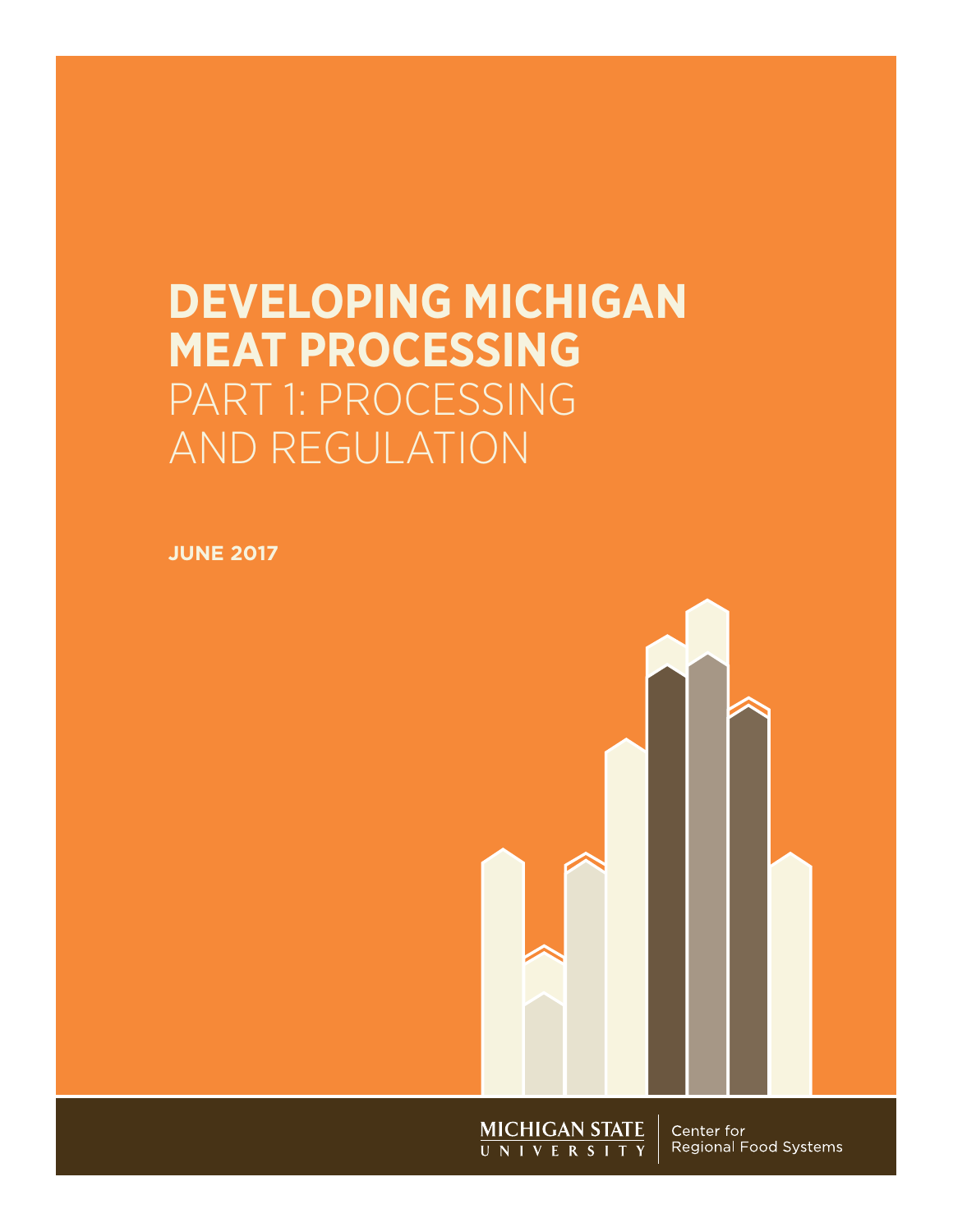# **DEVELOPING MICHIGAN MEAT PROCESSING**

## PART 1: PROCESSING AND REGULATION

### **CONTENTS**

| Processing Regulation in Michigan- |  |
|------------------------------------|--|
|                                    |  |

### **Authors**

### [Jude Barry](mailto:barryjud%40anr.msu.edu?subject=)

*Assistant Director* Center for Regional Food Systems (CRFS), Michigan State University

### [Steve Miller](mailto:mill1707%40anr.msu.edu?subject=)

*Assistant Professor*  Department of Agricultural Food and Resource Economics, Michigan State University

#### [Jeannine Schweihofer,](mailto:grobbelj%40anr.msu.edu?subject=) Ph.D.

*Meat Quality Extension Educator*  Michigan State University Extension

### **Acknowledgements**

The authors wish to acknowledge the significant contribution of the Communications team at MSU CRFS; Communications Director, Andrea Sexton; Communications Assistant, Kelsey Grimshaw; Graphic Designer, Amy Bond-Nelson Moore of Bond Creative and, editor, Rachel Lee Cherry of Last Syllable Editorial.

This material is based upon work that is supported by the National Institute of Food and Agriculture, U.S. Department of Agriculture, under award number 2014-68006-21870 and MSU Extension.

### **Suggested Citation**

Barry, J., Miller, S., & Schweihofer, J. (2017) *Developing Michigan meat processing, Part 1: processing and regulation.* East Lansing, MI. Michigan State University Center for Regional Food Systems. Retrieved from foodsystems.[msu.edu/resources/](http://foodsystems.msu.edu/resources/developing-michigan-meat-processing-part-1-processing-and-regulation) [developing-michigan-meat-processing](http://foodsystems.msu.edu/resources/developing-michigan-meat-processing-part-1-processing-and-regulation)[part-1-processing-and-regulation](http://foodsystems.msu.edu/resources/developing-michigan-meat-processing-part-1-processing-and-regulation)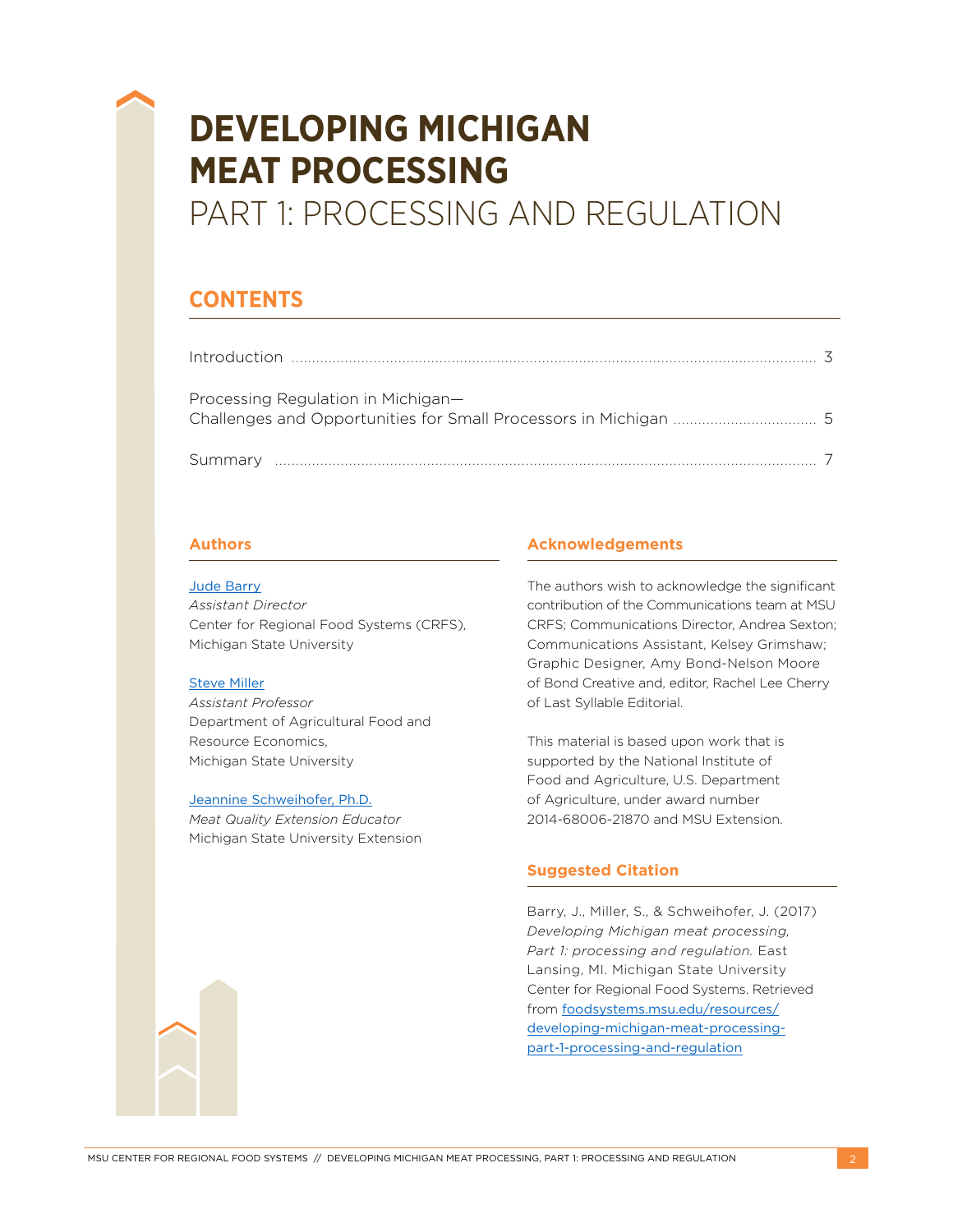### **INTRODUCTION**

### Meat processing is a very strictly regulated and inspected industry in the United States

While local food markets comprise a small share of food expenditures nationally, consumer demand and interest in local food systems is increasing. Despite this, locally sourced meat sales have trailed growth of crop production for local sales, with about 44.1% of all vegetable and melon farms participating in some form of direct sales compared to only 6.9% of livestock operations.<sup>1</sup>

The authors see considerable opportunity within Michigan to support the plethora of smaller meat processors networked across the state to develop local and regional meat systems. In part this is because, despite the majority of beef, pork, and lamb in the United States coming from a few large processors inspected by the U.S. Department of Agriculture (USDA), the majority of USDAinspected processors that exist are small facilities, processing less than 10,000 head of beef, pork, and/or lamb annually.2 Buyers seeking local food to market to others (through restaurant or food service) are legally required to source meat from USDA-inspected processors (see Figure 1).

Miller3 interviewed small Michigan meat processors and regulators to explore challenges and opportunities in the Michigan meat processing industry. The following areas surfaced in this study that constrain the development of local and regional meat markets in Michigan:

- 1. Processing and regulation
- 2. Labor markets
- 3. Locational mismatch

These three areas do not include all processor constraints for supplying meat demands in Michigan; rather, they were the dominant concerns within the industry during the study. This is the first of three briefs that discuss challenges and opportunities for local meat processing and regulation in the United States.

Meat processing is a very strictly regulated and inspected industry in the United States.4,5 A number of factors affect livestock producers' feasibility to sell meat locally, most notably the following:

- Animals must be harvested and their meat processed at a USDA-inspected facility.
- Fixed processing costs can be proportionally higher at small meat processors, affecting the price of processing for livestock producers. Smaller processors have lower volume processing than larger processors, which proportionally increases the fixed costs for smaller processors to meet regulations and food safety requirements to reduce pathogens and address biosecurity issues.6
- Smaller processors have higher transportation and logistics costs due to travel distance from the farm to the processor.<sup>6</sup>

<sup>1</sup> Martinez, S., Hand, M., Da Pra, M., Pollack, S., Ralston, K., Smith, T., ., . Newman, C. (2010). *Local food systems: Concepts, impacts, and issues* (ERR-97). Washington, DC: United States Department of Agriculture, Economic Research Service. Retrieved from [ers.usda.](https://www.ers.usda.gov/publications/pub-details/?pubid=46395) [gov/publications/pub-details/?pubid=46395](https://www.ers.usda.gov/publications/pub-details/?pubid=46395)

<sup>2</sup> Johnson, R.J., Marti, D.L., & Gwin, L. (2012). *Slaughter and processing options and issues for locally sourced meat* (LDP-M-216-01). Washington, DC: United States Department of Agriculture, Economic Research Service. Retrieved from [ers.usda.gov/webdocs/](http://ers.usda.gov/webdocs/publications/ldpm21601/28829_ldpm216-01.pdf) [publications/ldpm21601/28829\\_ldpm216-01.pdf](http://ers.usda.gov/webdocs/publications/ldpm21601/28829_ldpm216-01.pdf)

<sup>3</sup> Miller, S. (2017). *Opportunities and barriers to growing Michigan's local food system: The case for meat processing* (Technical Report 2017-001). East Lansing, MI: Michigan State University. Retrieved from [ageconsearch.umn.edu/record/253439/files/sp2017\\_001.pdf](http://ageconsearch.umn.edu/record/253439/files/sp2017_001.pdf)

<sup>4</sup> Schweihofer, J., & Reau, B. (2012). *Opportunities in meat marketing: Meat inspection* (MSU Extension Bulletin E3114). East Lansing, MI: Michigan State University.

<sup>5</sup> Niche Meat Processor Assistance Network. (2016). *Crash course: Meat processing 101: What are the rules?* Retrieved from [nichemeatprocessing.org/wp-content/](http://nichemeatprocessing.org/wp-content/uploads/2016/08/CrashCourseTwo.Final_revised_10.1.pdf) [uploads/2016/08/CrashCourseTwo.Final\\_revised\\_10.1.pdf](http://nichemeatprocessing.org/wp-content/uploads/2016/08/CrashCourseTwo.Final_revised_10.1.pdf)

<sup>6</sup> Niche Meat Processor Assistance Network. (2016). *Crash course: Meat processing*  101: Small plant economics. Retrieved from **nichemeatprod** [uploads/2016/08/CrashCourseThree.Final\\_revised\\_8.31.pdf](http://nichemeatprocessing.org/wp-content/uploads/2016/08/CrashCourseThree.Final_revised_8.31.pdf)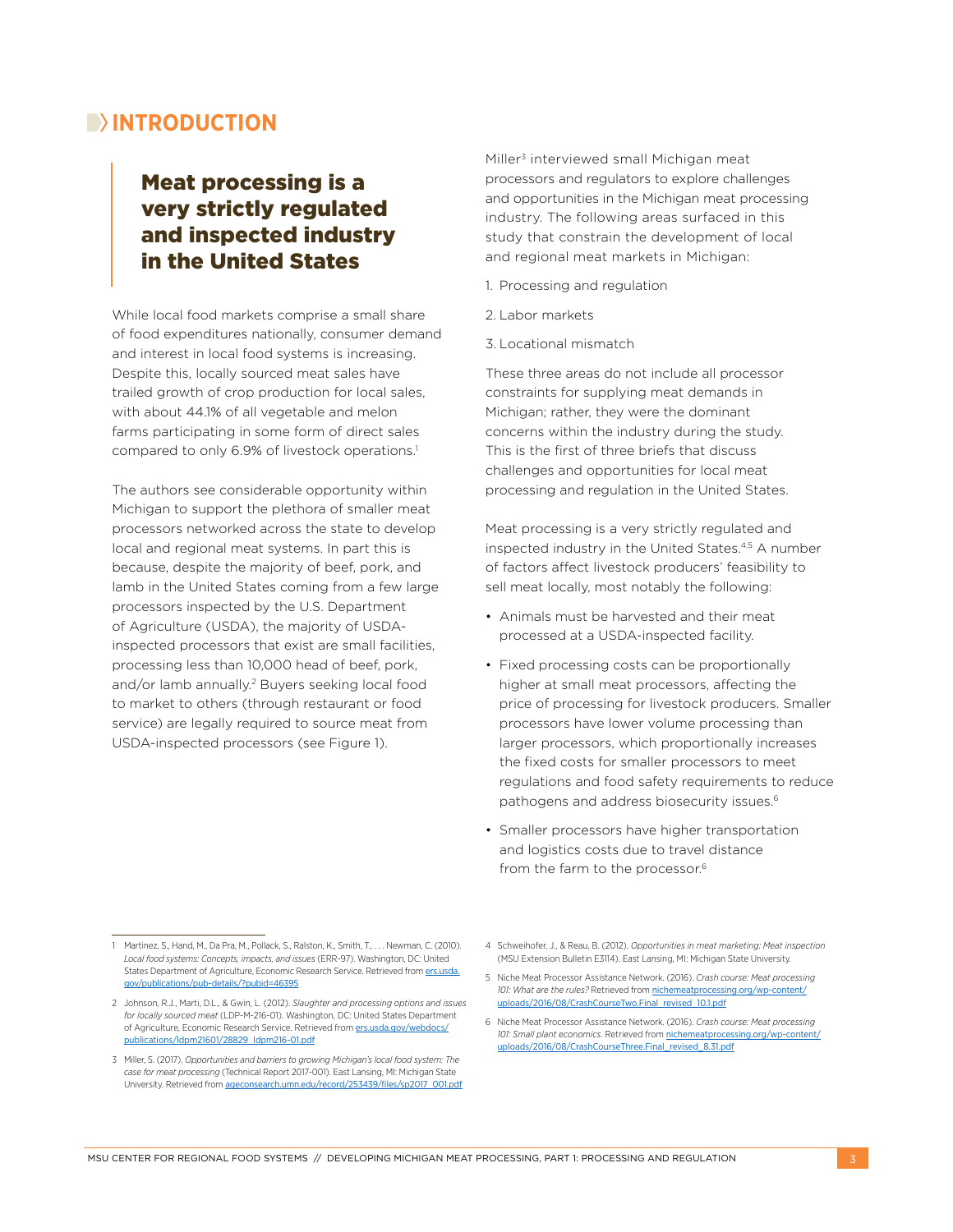FIG. 1: Regulatory Routes to Purchasing Michigan Meat



MSU CENTER FOR REGIONAL FOOD SYSTEMS // DEVELOPING MICHIGAN MEAT PROCESSING, PART 1: PROCESSING AND REGULATION 4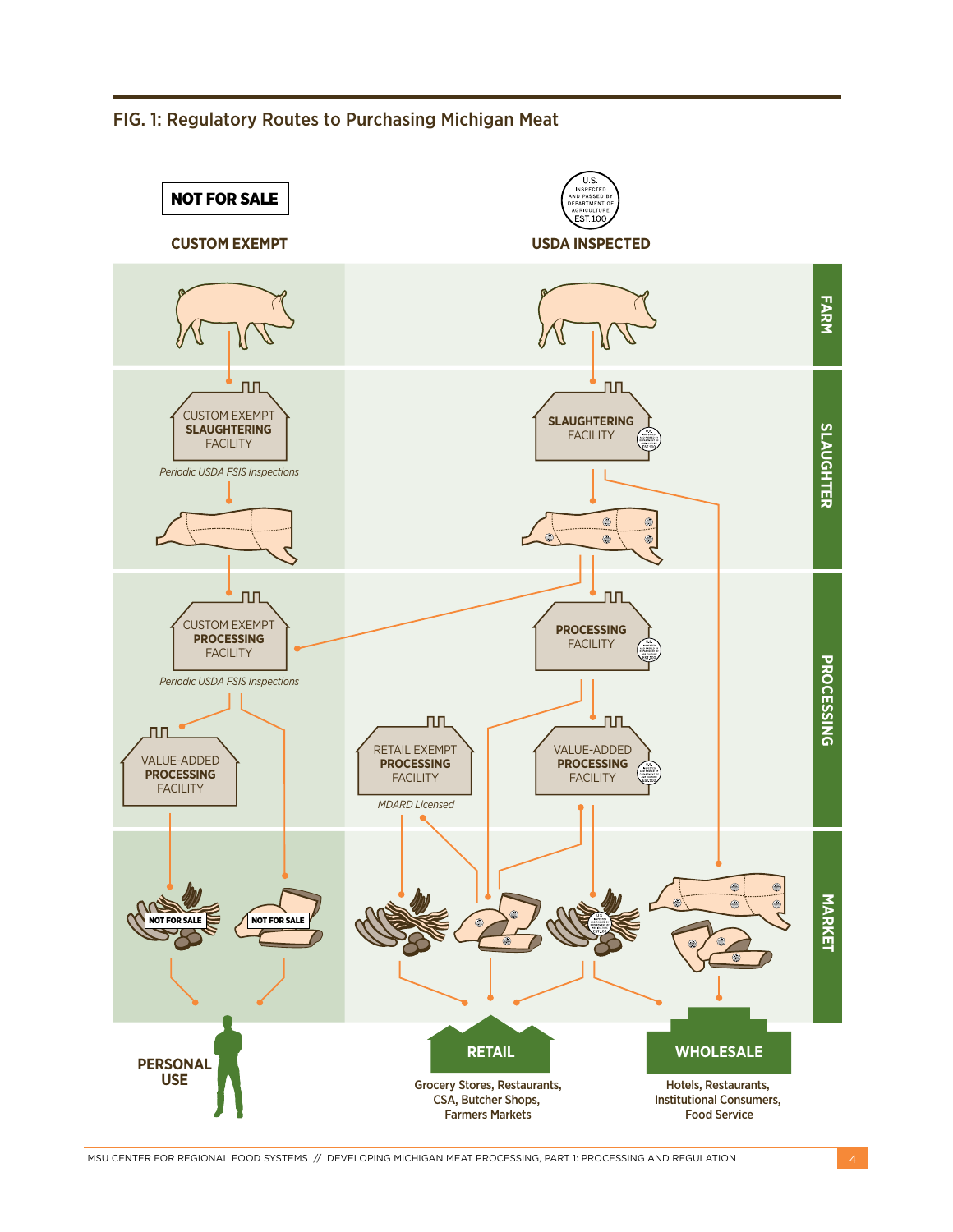### **PROCESSING REGULATION IN MICHIGAN-CHALLENGES AND OPPORTUNITIES FOR SMALL PROCESSORS IN MICHIGAN**

### **CHALLENGES**

**COSTS:** Those Michigan processors opting out of federal inspection largely name costs as the primary obstacle.3 Processors view high costs as a combination of both fixed and variable costs, where the fixed costs exist regardless of the size of operation. Such fixed costs can be substantial for maintaining the status of USDA inspection and the additional labor required to manage compliance. Facilities with relatively high sales are better able to spread the fixed costs of USDA inspection over sales.

**REGULATORY SUPPORT:** Following the closure of the Madison, Wisconsin District Food Safety Inspection Service (FSIS) office in 2012, processors report that they have experienced greater frustrations regarding their questions and concerns around regulation. In 2012, the USDA closed a third of its 15 U.S. District FSIS offices, leading to longer wait times and greater frustration in addressing regulatory issues.

**LIMITED MARKET OPPORTUNITY:** Processors that are not USDA inspected have limited market reach for their products. Custom exempt processing businesses are unable to sell retail or wholesale cuts on a feefor-service basis from livestock they slaughter or cut. USDA facilities have more flexibility with respect to their market channels but can be located a considerable distance away from livestock producers, increasing costs and so limiting market potential.

**INCONSISTENCIES:** A source of frustration and uncertainty for Michigan processors, as reported by Miller,<sup>3</sup> is a level of inconsistency across federal meat inspection. Processors shared that the level of detail and the infractions identified by inspectors may be inconsistent across facilities. Additionally, processors view federal regulations as extremely complex from an operational perspective and largely incomprehensible.

The regulation for making and packaging specialized processed meats varies by product, and no single safety plan exists that covers all products, processes, and packaging. Rather, the hazard analysis and critical control points (HACCP) plan and variances are establishment- and product-specific, providing processors a great deal of entrepreneurial latitude in developing and bringing products to market. Since each establishment validates its own HACCP plan and variances, implementing federally consistent standards for specialty meat safety is complex and time consuming.

**OVERREGULATION:** "Specialty meat processor inspections" are conducted by the Michigan Department of Agriculture and Rural Development (MDARD) to approve variances and, once approved, the subsequent "conventional" inspections on specialty meat processors include making sure processors are following their "specialty" food safety program. Interviews<sup>3</sup> showed that processors largely see both sets of regulations as one and the same, and having multiple inspections has generated a sense of overregulation with competing emphases. The authors note that there may be some inconsistency among inspectors, in addition to some processors not fully understanding the needs of specialty inspections, which may contribute to the sense of overregulation and frustration.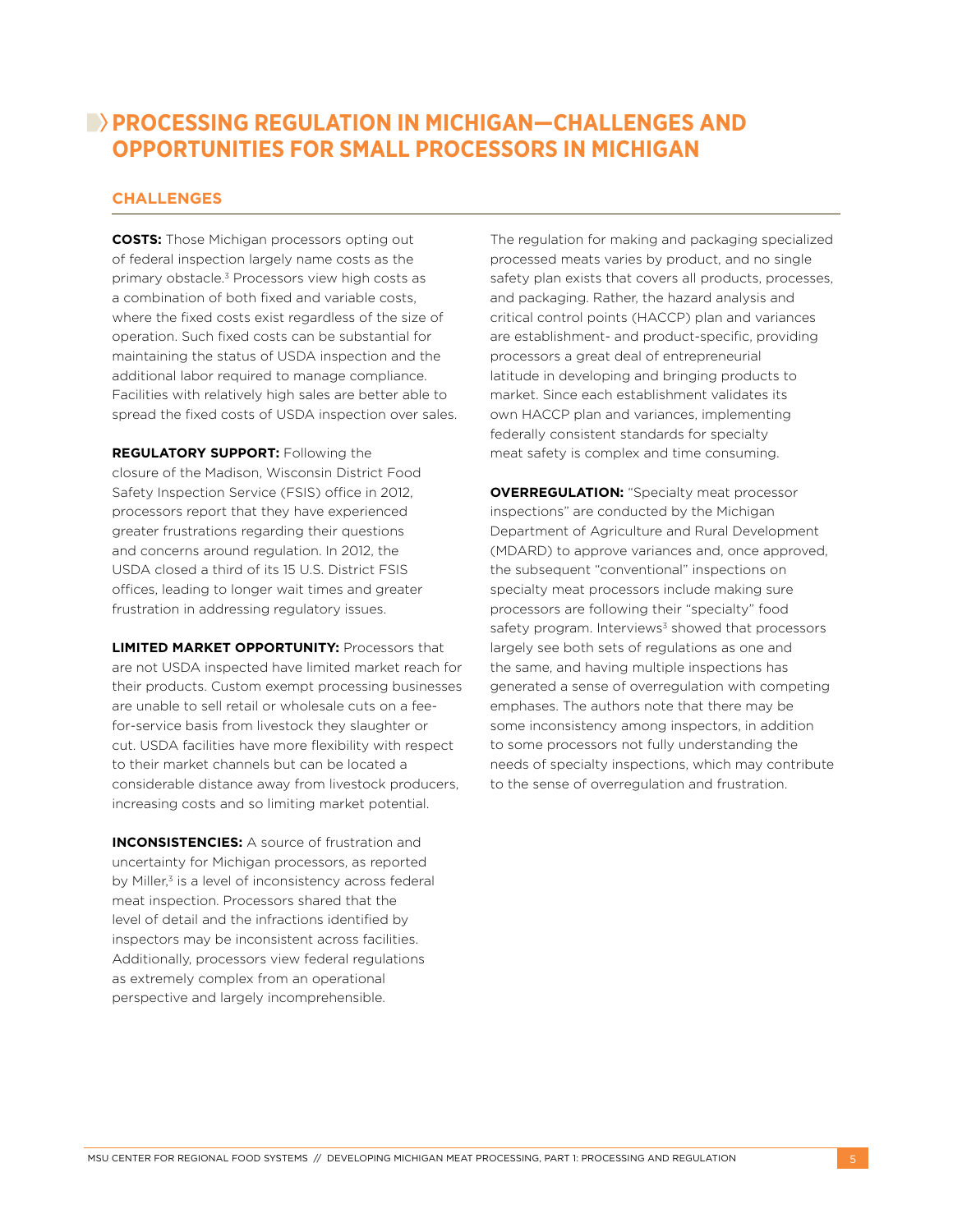### **OPPORTUNITIES**

**INCREASE PROCESSING EFFICIENCY:** Smaller processors have many advantages over large processors when it comes to serving the small livestock producer. Smaller livestock producers, seeking to market local meat, have small volumes and high processing needs. Small processors can generally meet these needs, with valuable experience and customized services available to complement livestock producer needs and products. However, volume is a key consideration for profitability for these processors.<sup>1</sup> Reviewing the capacity of holding facilities at processing plants may be helpful for finding bottlenecks in increasing batch sizes. Producers may consider different marketing channels to increase batch volume and decrease costs. The perceived quality differences in frozen meats compared to fresh meats restricts some markets and subsequently batch sizes. More education around the quality of frozen meat products, particularly with food service and local meat buyers, may enable larger batches at processing and greater efficiency for processors to manage their costs.

**FURTHER NETWORK DEVELOPMENT:** Networks and associations have been shown to be critical in approaching common business challenges<sup>7</sup> and creating collaborative learning spaces. The Michigan Meat Association (MMA), a group of small processors, enables dialogue with regulators to overcome some of the frustrations with compliance to meat processing regulations. As businesses across the meat value chain look to work together, the Michigan Meat Network is also developing a tool for learning, communicating, and engaging in business-to-business partnerships. The role of these two organizations becomes more relevant as regulations become more complex and collaboration and sharing to address these regulations becomes more necessary.

#### **BETTER MARKET RESEARCH:** A better

understanding of the local market demand of thirdparty retailers and wholesalers for conventional and specialty Michigan meat may potentially help the Michigan meat processing industry grow and associated regulators understand the

demand for retail exempt and USDA processing.

**INCREASE NUMBER OF EXISTING FACILITIES WITH USDA INSPECTION:** As detailed in the Michigan Meat Processing Capacity Assessment,<sup>8</sup> 37% of processors surveyed were USDA inspected and an additional 19% were at least moderately interested in becoming USDA inspected. Having more existing facilities become USDA inspected would increase processing capacity for wholesale and retail markets and create opportunities to develop local and regional meat markets. Conducting comprehensive feasibility studies for processors to become USDAinspected facilities may enable them to understand costs associated with USDA inspection. An increased number of USDA-inspected facilities could also help lower producer transportation costs to USDA facilities. State funding to support feasibility studies of processors becoming licensed USDA facilities would provide opportunity in this area.

#### **DEVELOPING NEW MARKET OPPORTUNITIES:**

Seeking opportunities for local and regional markets through reviewing the feasibility of different marketing channels<sup>9,10</sup> may help processors better understand their business models and which market channels are most profitable.

**COMMUNICATION:** More information through research is needed to understand the specific inconsistencies and perceived overregulation to streamline the regulatory system. Empowering MMA and the American Association of Meat Processors to continue to communicate between processors and state regulators should help streamline the system and increase efficiencies for meat businesses. Improving communication streams to help more processors understand regulatory changes would be beneficial.

<sup>7</sup> Gulati, R. (1999). Network location and learning: The influence of network resources and firm capabilities on alliance formation. *Strategic Management Journal,* 20(5), 397–420.

<sup>8</sup> Schweihofer, J., Wells, S., Miller, S., & Pirog, R. (2014). *Michigan meat processing capacity assessment final report.* East Lansing, MI: MSU Center for Regional Food Systems. Retrieved from [foodsystems.msu.edu/resources/mi-meat-processing-report](http://foodsystems.msu.edu/resources/mi-meat-processing-report)

<sup>9</sup> LeRoux, M. (2012). *Livestock marketing channel assessment tool.* Retrieved from [sare.](http://sare.org/Learning-Center/SARE-Project-Products/Northeast-SARE-Project-Products/Livestock-Marketing-Channel-Assessment-Tool) [org/Learning-Center/SARE-Project-Products/Northeast-SARE-Project-Products/](http://sare.org/Learning-Center/SARE-Project-Products/Northeast-SARE-Project-Products/Livestock-Marketing-Channel-Assessment-Tool) [Livestock-Marketing-Channel-Assessment-Tool](http://sare.org/Learning-Center/SARE-Project-Products/Northeast-SARE-Project-Products/Livestock-Marketing-Channel-Assessment-Tool)

<sup>10</sup> LeRoux, M. (2012). Choosing the best marketing channels for producers selling meat and livestock. *Cornell Smart Marketing Series.* Retrieved from [publications.dyson.](http://publications.dyson.cornell.edu/docs/smartMarketing/pdfs/SmrtMkg%20Oct2012.pdf) [cornell.edu/docs/smartMarketing/pdfs/SmrtMkg%20Oct2012.pdf](http://publications.dyson.cornell.edu/docs/smartMarketing/pdfs/SmrtMkg%20Oct2012.pdf)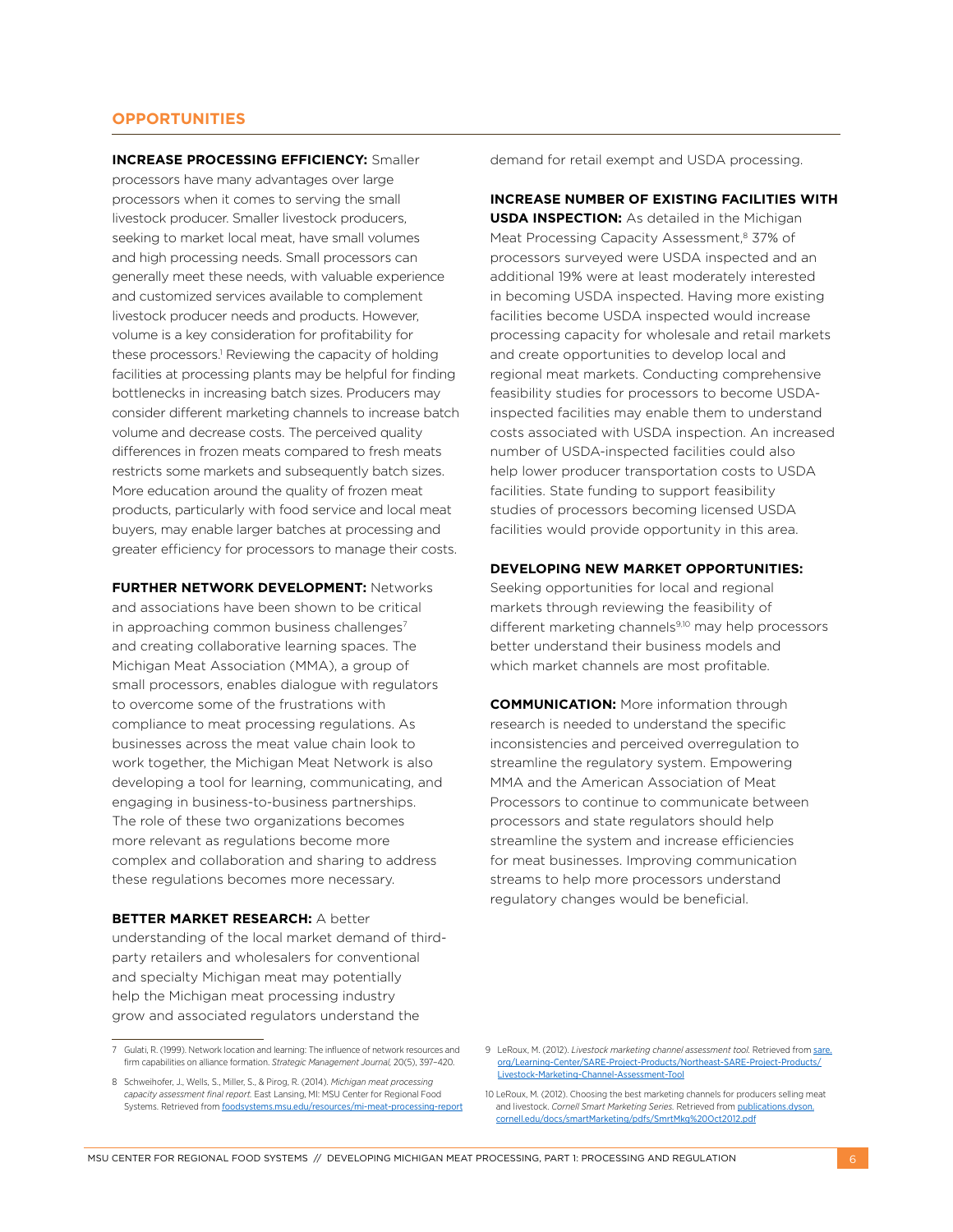### **B**>SUMMARY

Currently, a number of factors in processing and regulation limit the volumes of meat that are moved within the Michigan value chain. Suggestions in this paper to increase the amount of meat produced and consumed within Michigan include the following:

- Improving efficiency in processing will help reduce costs. Some approaches are discussed in this paper.
- Network development among value chain, regulatory, and governmental players may help address some of the regulatory challenges.
- Specific market and regulatory research, including a feasibility study to increase the number of facilities that have USDA inspection, could support additional processing capacity.
- Enhanced communication channels among all that participate in processing and regulation may help processors overcome challenges.